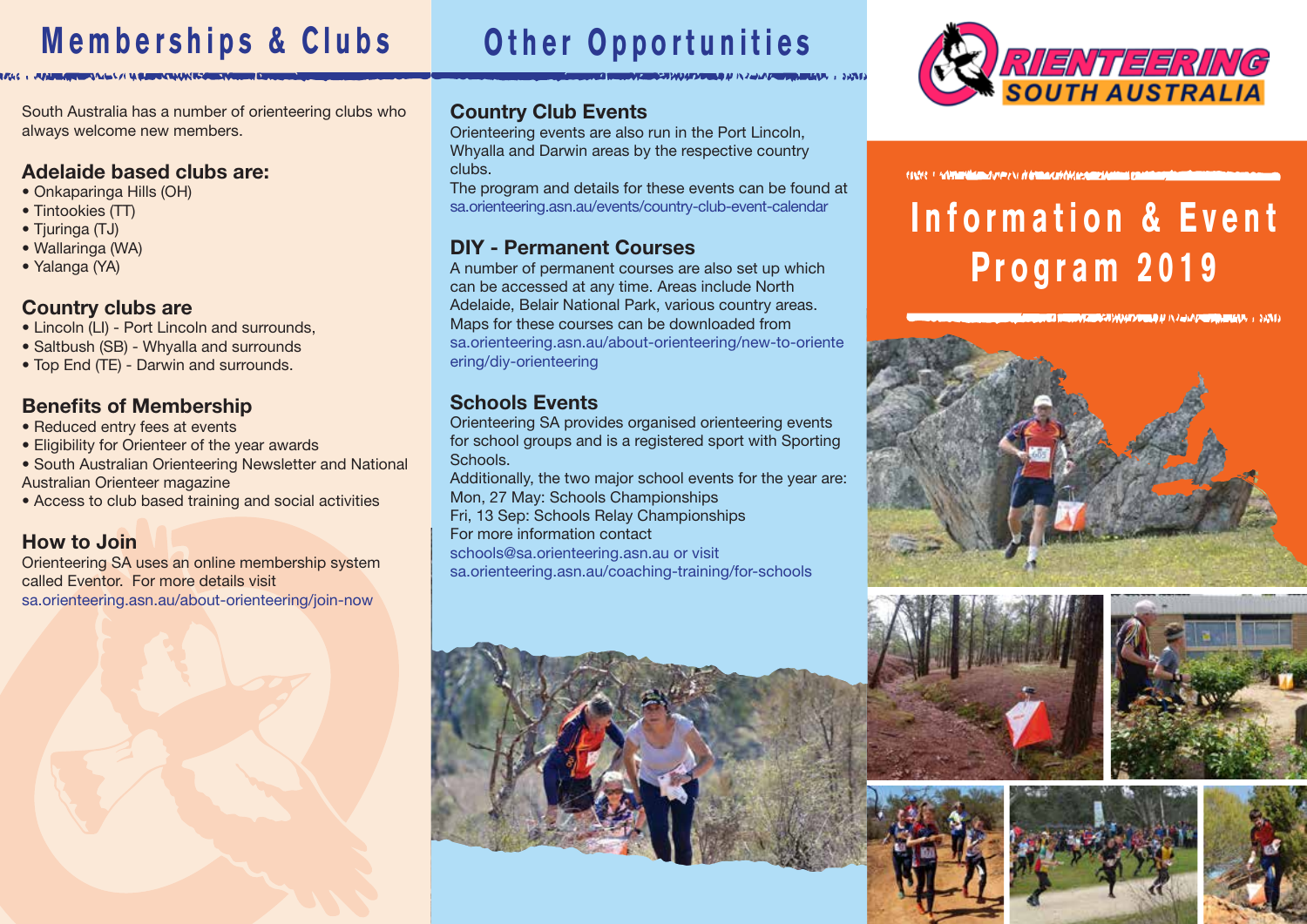# **What is Orienteering? Event Formats Event Fees and Entry**

Orienteering is a sport where a map and compass are used to navigate around a set course in the shortest possible time. Orienteering events are held in a range of locations from urban parks, to small bush areas in urban settings, to larger forest and bush areas. Although foot orienteering predominates, mountain bike events are also held.

For more information visit sa.orienteering.asn.au



### Twilight & Snap Sprint Series

A series of Friday evening events through the summer months in Adelaide's parklands and suburban regions, ideal for newcomers, walkers and groups.

### Urban Events & City to Bush Series

A series of events in May held in the Adelaide metropolitan area utilising both park/street and bushland areas.

### Bush Events

The standard series of events running from March until October including Orienteer of the Year Events (OY) where participants earn points toward the Orienteer of the Year Award in their age category.

### Training and Introduction to Orienteering Events

Many training events are held throughout the year, including Sunday training days, Wednesday half days, the Women's Training Day, Introduction to Orienteering Events and other general training. For details see sa.orienteering.asn.au/coaching-training/

### Mountain Bike Events

These events combine traditional foot orienteering



Maximum Standard event fees are as follows, however discounted rates may apply for pre-entry.

|                    | Twilight &<br>Sprint<br><b>Series</b> | City to<br><b>Bush and</b><br>Urban | <b>Bush</b><br>Events<br>(Non OY) | <b>Bush</b><br><b>Events</b><br>(OY) |  |  |  |  |  |  |
|--------------------|---------------------------------------|-------------------------------------|-----------------------------------|--------------------------------------|--|--|--|--|--|--|
|                    |                                       | <b>Members</b>                      |                                   |                                      |  |  |  |  |  |  |
| Sub Junior (<14)   |                                       |                                     | Free                              |                                      |  |  |  |  |  |  |
| Junior (14-20)     |                                       |                                     | \$5                               |                                      |  |  |  |  |  |  |
| Senior (>=21)      |                                       | \$15                                |                                   |                                      |  |  |  |  |  |  |
| Group              |                                       | \$15                                |                                   | \$20                                 |  |  |  |  |  |  |
| <b>Non Members</b> |                                       |                                     |                                   |                                      |  |  |  |  |  |  |
| <b>Sub Junior</b>  | \$5                                   | \$10                                | \$15                              |                                      |  |  |  |  |  |  |
| Junior             |                                       | \$15                                |                                   |                                      |  |  |  |  |  |  |
| Senior             |                                       | \$15                                | \$20                              | \$25                                 |  |  |  |  |  |  |
| Group              |                                       | \$30                                |                                   | \$40                                 |  |  |  |  |  |  |

Entrants in a Family – Total paid is the 3 most expensive entry amounts.

Entry Fees for Championship Events, Long Distance OY, Training Days, Introduction to Orienteering Events and MTBO differ and will be specified in the event information on the website.

Entry Fees include all land access fees that may apply such as ForestrySA Levies or entry fees to national parks.

Any senior on Easy and Very Easy courses pays the Junior fee.